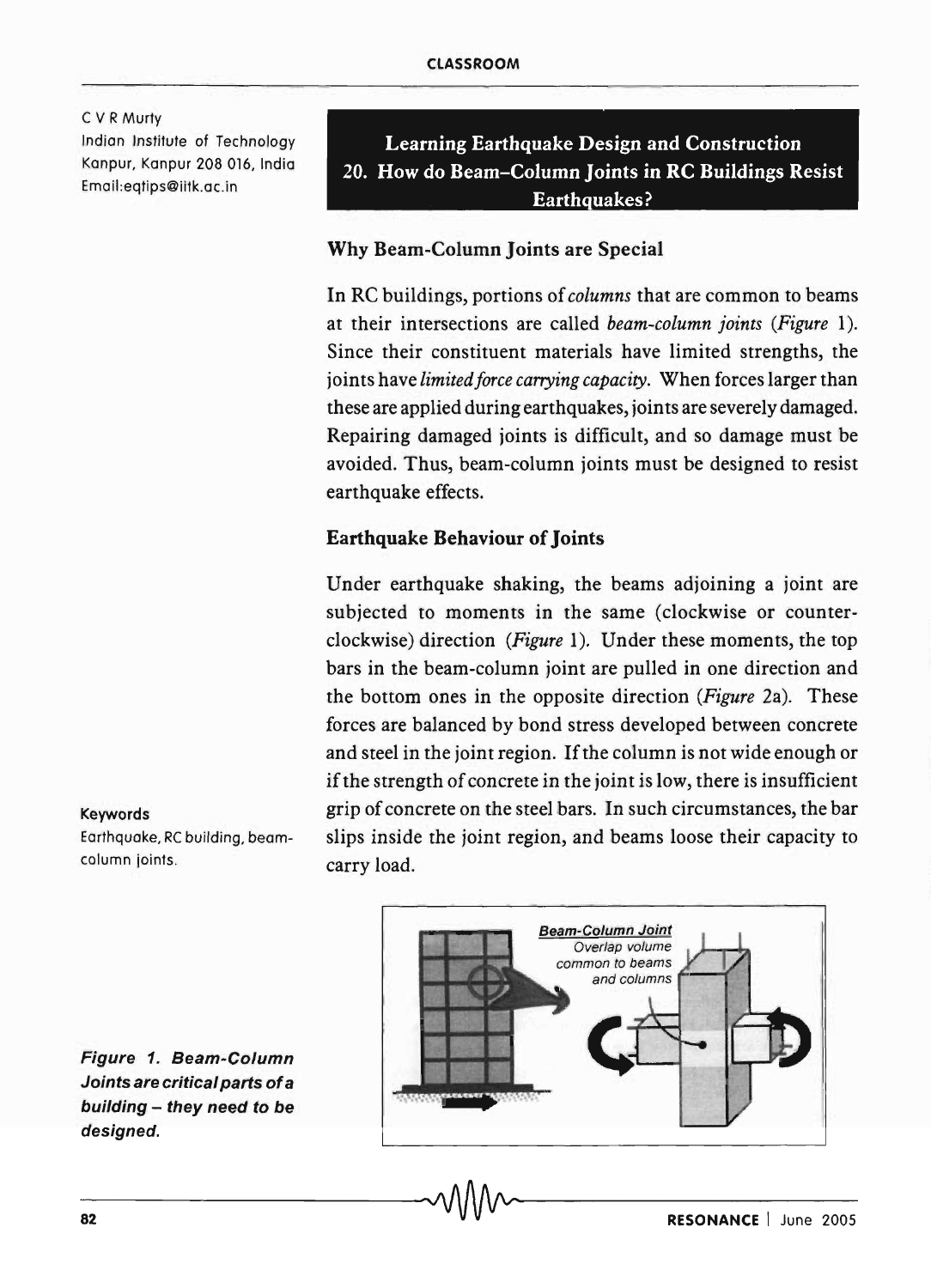

Figure 2. Pull-push forces on joints cause two problems - these result in irreparable damage in joints under strong seismic shaking.

Further, under the action of the above pull-push forces at top and bottom ends, joints undergo geometric distortion; one diagonal length of the joint elongates and the other compresses *(Figure* 2b). If the column cross-sectional size is insufficient, the concrete in the joint develops diagonal cracks.

### Reinforcing the Beam-Column Joint

Problems of diagonal cracking and crushing of concrete in the joint region can be controlled by two mean, namely *providing large column sizes and providing closely spaced closed-loop steel ties*  around column bars in the joint region *(Figure* 3). The ties hold together the concrete in the joint and also resist shear force, thereby reducing the cracking and crushing of concrete.

Providing closed-loop ties in the joint requires some extra effort. Indian Standard IS: 13920-1993 recommends continuing the transverse loops around the column bars through the joint

region. In practice, this is achieved by preparing the cage of the reinforcemen t (both *longitudinal bars* and *stirrups)* of all beams at a floor level to be prepared on top of the beam formwork of that level and lowered into the cage *(Figures* 4a and 4b). However, this may not always be possible particularly when the beams are long and the entire reinforcement cage becomes heavy.



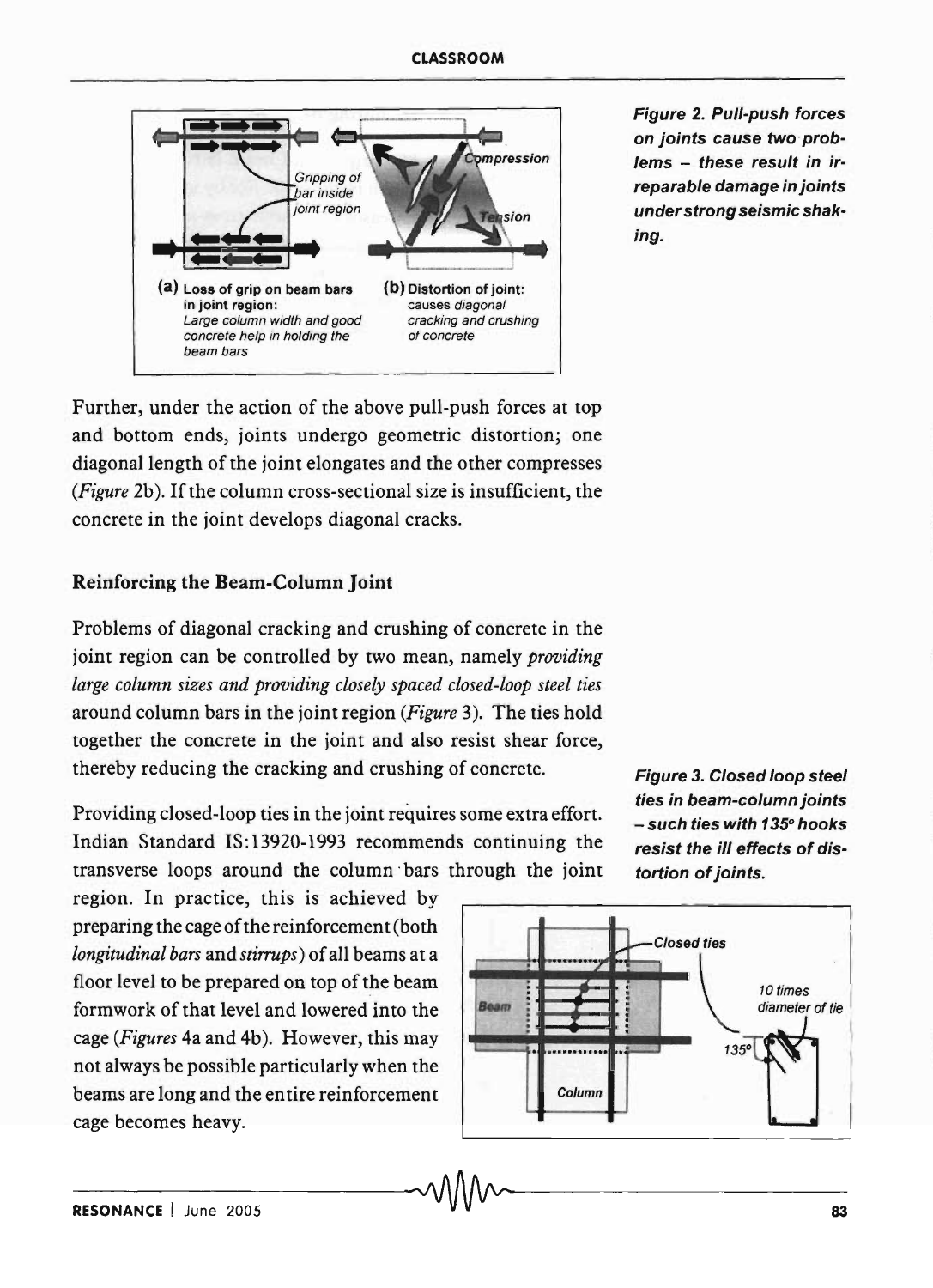

# Anchoring Beam Bars

The gripping of beam bars in the joint region is *improved first* by using columns of reasonably large cross-sectional size. As explained in *Earthquake Tip* 19, the Indian Standard IS: 13920-1993 requires building columns in seismic zones III, IV and V to be at least *300 mm* wide in each direction of the cross-section when they support beams that are longer than *5m* or when these columns are taller than *4m*  between floors (or beams). The American Concrete Institute recommends a column width of at least *20 times the diameter of largest longitudinal bar used in adjoining beam.* 

In exterior joints where beams terminate at columns *(Figure* 5), longitudinal beam Ties in the joint region are<br>raised to their final locations **bars need to be anchored into the column**  $\frac{1}{\text{column times are continued}}$  to ensure proper gripping of bar in joint. The length of anchorage for a bar of grade

Figure 4. Providing horizontal ties in the joints  $$ three-stage procedure is required.

Fe415 (characteristic tensile strengths of 415MPa) is about 50 times its diameter. This length is measured from the face of the column to the end of the bar anchored in the column. In



Figure 5. Anchorage of beam bars in exterior joints - diagrams show elevation of joint region.